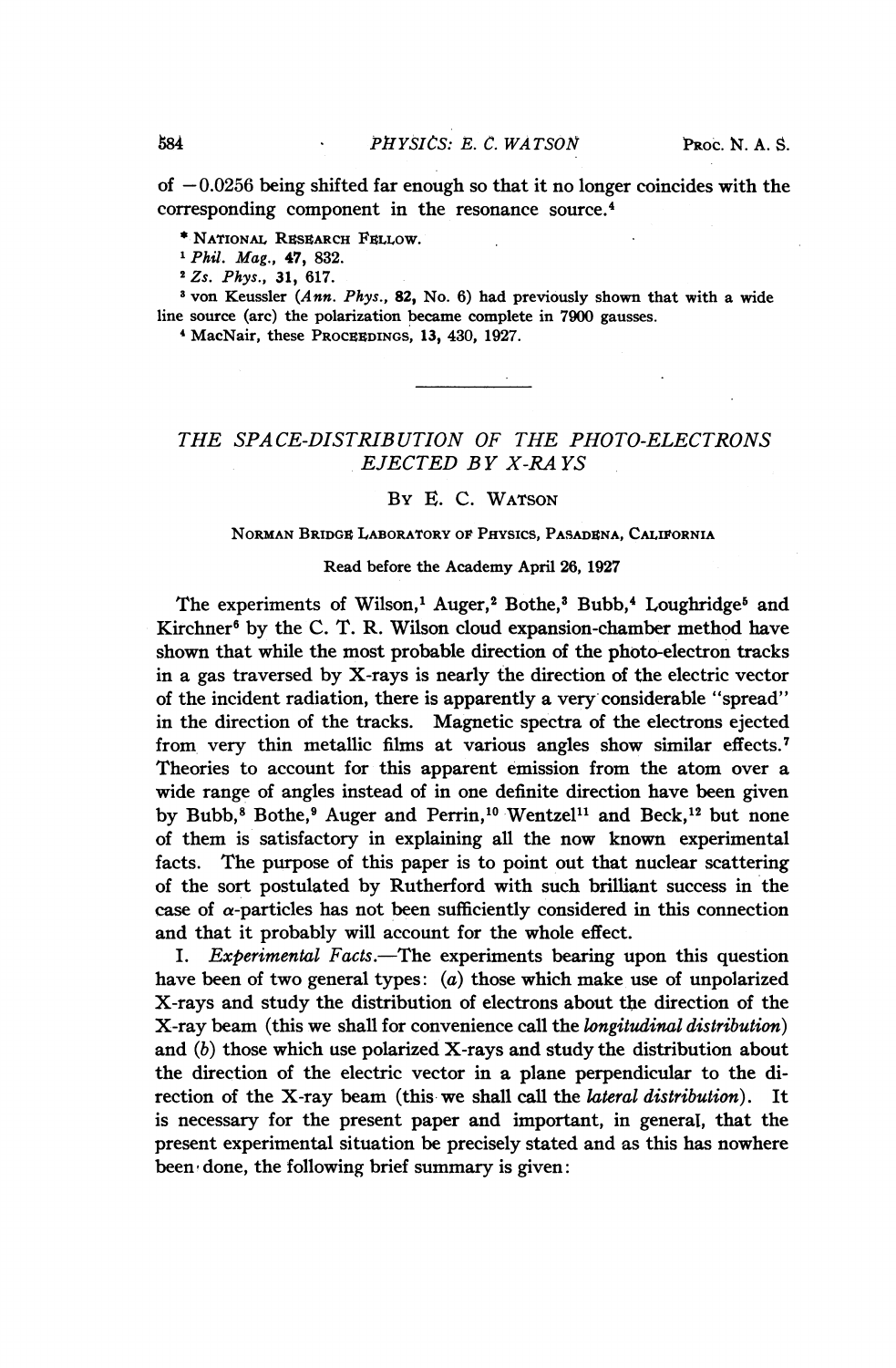(1) The longitudinal distribution function has a pronounced maximum in a direction a little forward of perpendicular to the direction of the X-rays beam and falls to zero at approximately  $90^{\circ}$  either side of this maximum (this is agreed upon by all observers).

(2) The lateral distribution function has a pronounced maximum in exactly the direction of the electric vector and does not fall to zero at 90° from this direction (this last difference between <sup>1</sup> and 2 has not hitherto



Longitudinal distribution of photo-electrons ejected by X-rays as found by Auger.

been sharply pointed out and failure to recognize it has led to some confusion).

(3) The longitudinal distribution function is asymmetrical, particularly if X-rays of high frequency are used, being steeper on one side of the maximum than on the other, while the lateral distribution function is symmetrical about the direction of the electric vector (this was first noticed by Loughridge and was communicated to the writer by him, but not published).

(4) Under similar experimental conditions the maximum of the lateral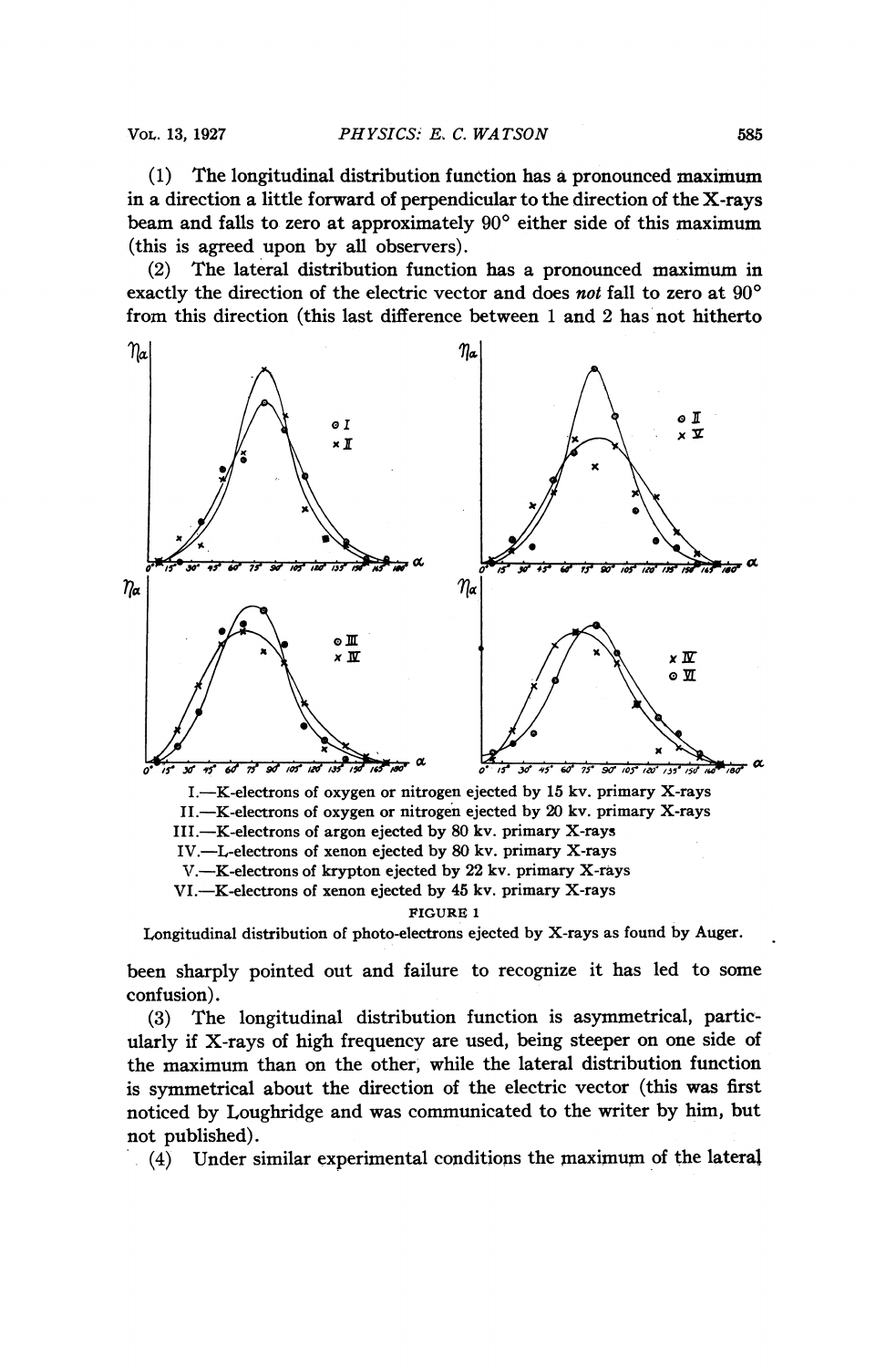distribution is less pronounced than that of the longitudinal or in other words, its "spread" is greater (this has not been pointed out hitherto).

(5) The amount of the "spread" decreases as the frequency of the incident X-rays increases and the atomic weight of the atoms from which the ejection takes place decreases (this is contrary to some previous conclusions).

These results are shown graphically in figures <sup>1</sup> and 2, the first of which represents the writer's new plotting of Auger's<sup>13</sup> data on the longitudinal distribution, the second Bubb's and Kirchner's results on the lateral distribution.

II. Application of the Nuclear Theory of Scattering to the Problem.—It



Lateral Distribution of Photo-Electrons Ejected by X-Rays as Given by the Theory of Nuclear Scattering.

has hitherto been universally assumed that the cloud expansion-chamber experiments give the actual directions of the electrons as they leave the individual atoms. This is not the case, however. The X-ray when it ejects an electron ionizes the atom and a water droplet condenses upon it. The diameter of this initial droplet was found by direct measurement on Loughridge's plates to be from 0.7 to 0.8 mm. Any change in direction of the ejected electron which took place in this distance was, therefore, unobservable. To decide then whether nuclear scattering affects the space-distribution it is only necessary to calculate the fraction of the whole number of tracks which will experience any given deflection is going a distance of 0.08 cm. If we assume that the electrons are always ejected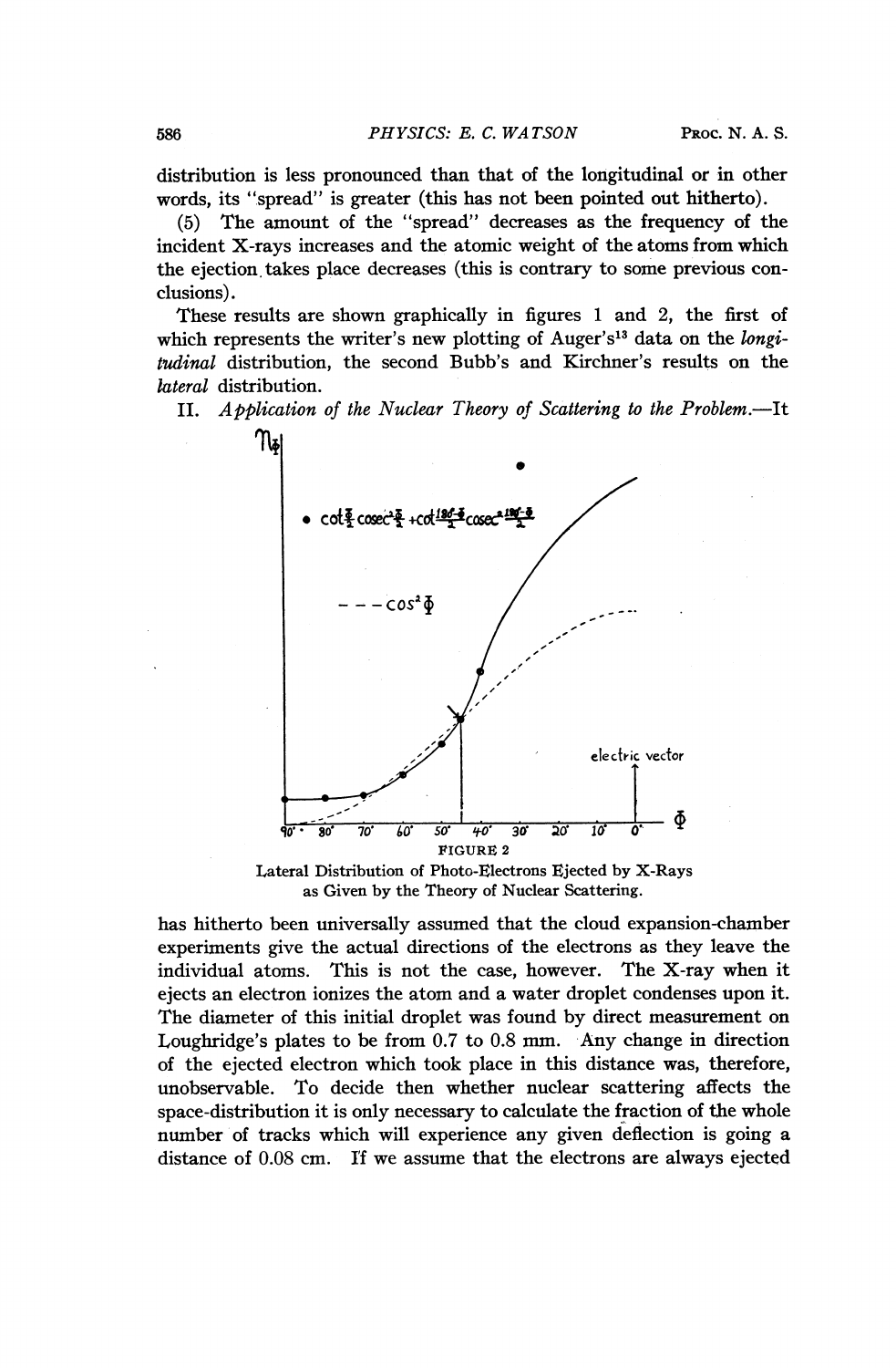in the direction of the electric vector, the geometry of the situation which gives rise to the lateral distribution will be different from that which gives rise to the longitudinal distribution and we must treat, in the first case, scattering from a line, in the second case, scattering from a plane.

For the first case the nuclear theory of scattering developed by Ruther $ford<sup>14</sup>$  and applied by Schonland<sup>15</sup> to the case of electrons demands that the number  $dN$  of the electrons which are scattered between angles  $\phi$ and  $\phi + d\phi$  be given by

$$
dN = \pi n N t \left(\frac{Ze^2}{2T}\right)^2 \left[\cot\frac{\phi}{2}\csc^2\frac{\phi}{2} + \cot\frac{180^\circ - \phi}{2}\csc^2\frac{180^\circ - \phi}{2}\right] d\phi \quad (1)
$$

where  $t$  is the thickness of the scattering material,  $n$  the number of nuclei per unit volume,  $N$  the total number of electrons scattered,  $Ze$  the charge on each nucleus, and  $T$  the kinetic energy of the electrons which are scattered. This equation gives not only the absolute *magnitude* of the "spread" but it also gives the form of the lateral distribution curve with surprising accuracy. The solid line in figure 2 was drawn so as to fit the experimental points of Bubb and Kirchner as accurately as possible. Equation (1) is represented by the circles. The dotted curve shows how inadequate in comparison is the cosine-square distribution obtained by Auger and Perrin, Wentzel and Beck.

For the case of the longitudinal distribution we get similarly

$$
dN = 2\pi n N t \left(\frac{Ze^2}{2T}\right)^2 \cot \phi \csc^2 \phi d\phi. \tag{2}
$$

The distribution in this case is, therefore, a function of the whole angle instead of the half angle as in the case of the lateral distribution and so it falls to zero at  $90^{\circ}$  either side of the maximum. Moreover, since the cotangent of half the angle is always larger than the cotangent of the whole angle, the "spread" of the lateral distribution will be greater than that of the longitudinal under similar experimental conditions. The differences between the lateral and longitudinal distributions are, therefore, satisfactorily explained.

The asymmetry of the longitudinal distribution is also accounted for as follows: Since the most probable direction of ejection of the electrons is a little forward of the normal to the X-ray beam, we should have treated, instead of scattering from a plane, scattering from the surface of a cone whose axis is the direction of the X-ray beam and whose semi-angle is a little less than  $90^\circ$ . Such a treatment leads to the equation

$$
dN = \frac{1}{2} \pi n N t \left( \frac{Ze^2}{2T} \right)^2 \left[ \frac{1}{\sin^2 \frac{\alpha + \beta}{2}} + \frac{1}{\sin^2 \frac{\alpha - \beta}{2}} \right] \frac{\sin \alpha d\alpha}{\cos \beta - \cos \alpha} (3)
$$

where  $\alpha$  is the angle of scattering measured now from the forward direction